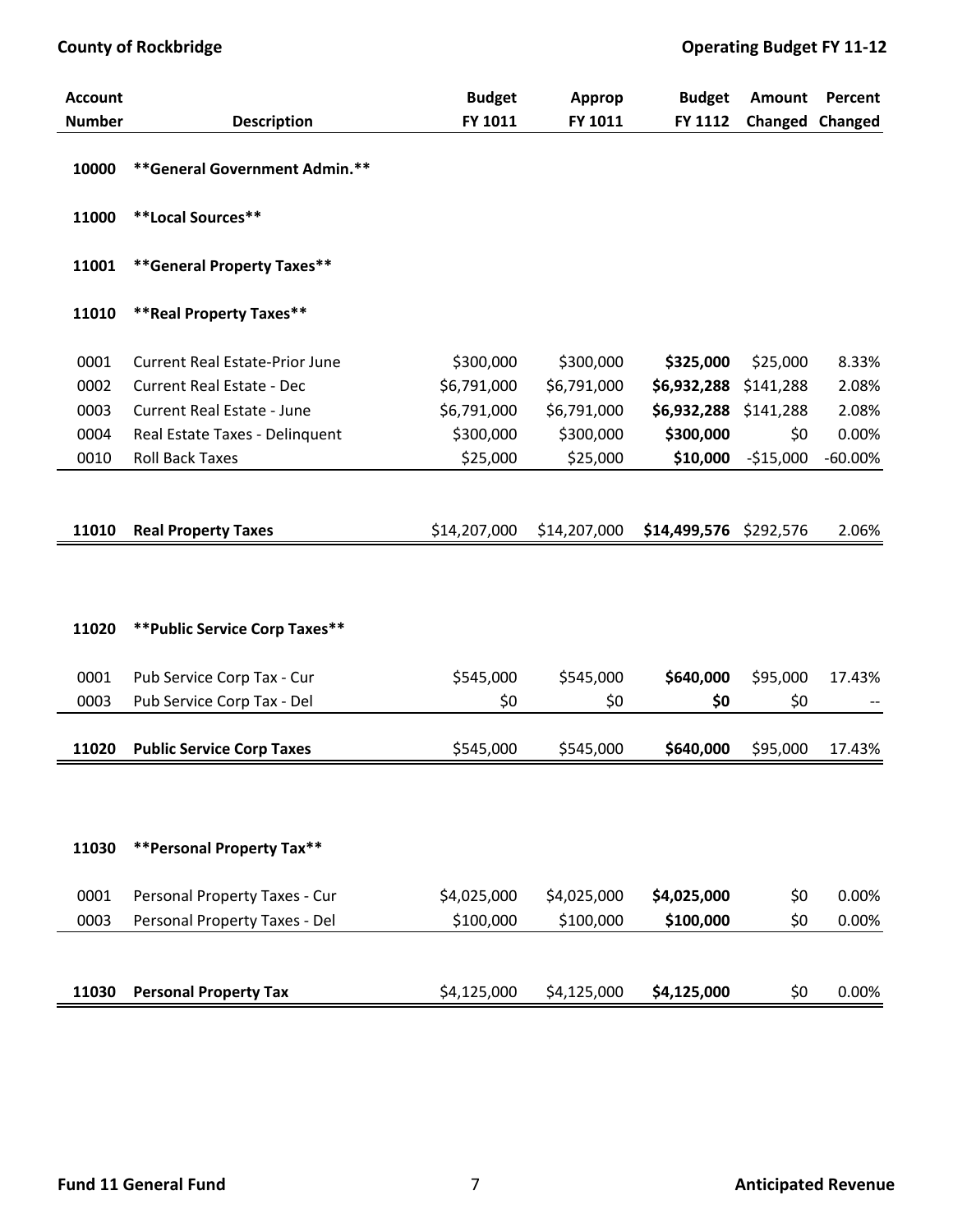| <b>Account</b><br><b>Number</b> | <b>Description</b>               | <b>Budget</b><br>FY 1011 | Approp<br>FY 1011 | <b>Budget</b><br>FY 1112 | Amount<br>Changed Changed | Percent   |
|---------------------------------|----------------------------------|--------------------------|-------------------|--------------------------|---------------------------|-----------|
|                                 |                                  |                          |                   |                          |                           |           |
| 11040                           | ** Machinery and Tools Tax**     |                          |                   |                          |                           |           |
|                                 |                                  |                          |                   |                          |                           |           |
| 0001                            | Machinery and Tools Tax - Cur    | \$285,000                | \$285,000         | \$285,000                | \$0                       | 0.00%     |
| 0003                            | Machinery and Tools Tax - Del    | \$2,000                  | \$2,000           | \$2,000                  | \$0                       | 0.00%     |
|                                 |                                  |                          |                   |                          |                           |           |
| 11040                           | <b>Machinery and Tools Tax</b>   | \$287,000                | \$287,000         | \$287,000                | \$0                       | 0.00%     |
|                                 |                                  |                          |                   |                          |                           |           |
|                                 |                                  |                          |                   |                          |                           |           |
|                                 |                                  |                          |                   |                          |                           |           |
| 11050                           | **Mobile Home Taxes**            |                          |                   |                          |                           |           |
| 0001                            | Mobile Home Tax - Cur            | \$41,000                 | \$41,000          | \$42,000                 | \$1,000                   | 2.44%     |
| 0003                            | Mobile Home Tax - Del            | \$1,500                  | \$1,500           | \$1,800                  | \$300                     | 20.00%    |
|                                 |                                  |                          |                   |                          |                           |           |
|                                 |                                  |                          |                   |                          |                           |           |
| 11050                           | <b>Mobile Home Taxes</b>         | \$42,500                 | \$42,500          | \$43,800                 | \$1,300                   | 3.06%     |
|                                 |                                  |                          |                   |                          |                           |           |
|                                 |                                  |                          |                   |                          |                           |           |
| 11060                           | ** Penalties and Interest**      |                          |                   |                          |                           |           |
|                                 |                                  |                          |                   |                          |                           |           |
| 0001                            | Penalties                        | \$150,000                | \$150,000         | \$150,000                | \$0                       | 0.00%     |
| 0002                            | Late Filing Fees                 | \$100,000                | \$100,000         | \$80,000                 | $-520,000$                | $-20.00%$ |
| 0010                            | Interest                         | \$70,000                 | \$70,000          | \$90,000                 | \$20,000                  | 28.57%    |
|                                 |                                  |                          |                   |                          |                           |           |
|                                 | <b>Penalties and Interest</b>    |                          |                   |                          |                           |           |
| 11060                           |                                  | \$320,000                | \$320,000         | \$320,000                | \$0                       | 0.00%     |
|                                 |                                  |                          |                   |                          |                           |           |
|                                 |                                  |                          |                   |                          |                           |           |
| 11080                           | ** Collection Fees **            |                          |                   |                          |                           |           |
|                                 |                                  |                          |                   |                          |                           |           |
| 0010                            | <b>Collection Fees</b>           | \$0                      | \$0               | \$0                      | \$0                       |           |
| 0011                            | <b>Treasurer Service Charges</b> | \$1,000                  | \$1,000           | \$1,000                  | \$0                       | 0.00%     |
|                                 |                                  |                          |                   |                          |                           |           |
| 11080                           | <b>Collection Fees</b>           | \$1,000                  | \$1,000           | \$1,000                  | \$0                       | 0.00%     |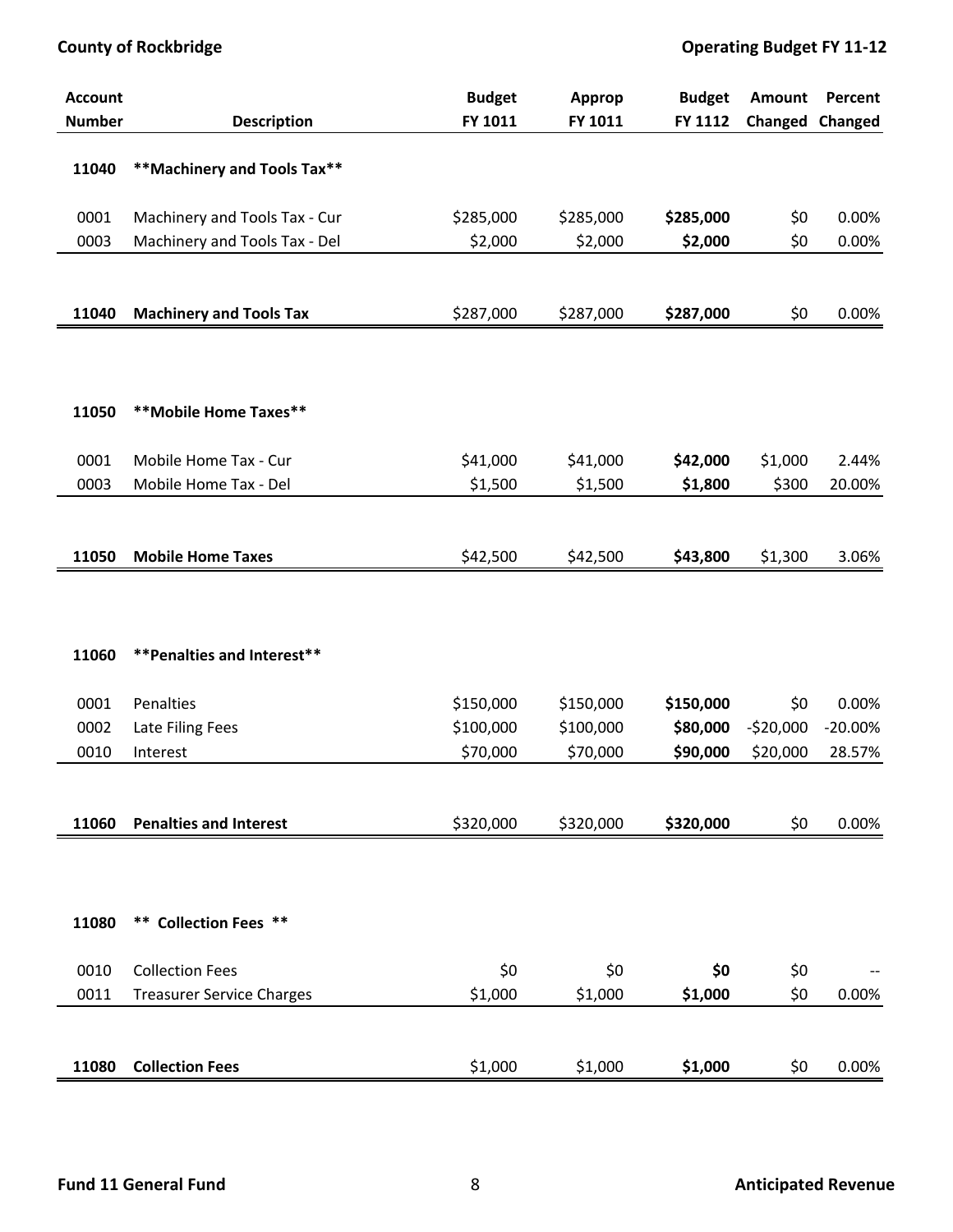| <b>Account</b> |                                  | <b>Budget</b> | <b>Approp</b> | <b>Budget</b> | Amount     | Percent  |
|----------------|----------------------------------|---------------|---------------|---------------|------------|----------|
| <b>Number</b>  | <b>Description</b>               | FY 1011       | FY 1011       | FY 1112       | Changed    | Changed  |
| 12000          | ** Other Local Taxes**           |               |               |               |            |          |
| 12010          | **Local Sales and Use Taxes**    |               |               |               |            |          |
| 0001           | Local 1% Sales Tax               | \$2,450,000   | \$2,450,000   | \$2,450,000   | \$0        | 0.00%    |
| 0002           | Meal Tax                         | \$1,255,000   | \$1,255,000   | \$1,300,000   | \$45,000   | 3.59%    |
| 0003           | <b>Lodging Tax</b>               | \$412,000     | \$412,000     | \$415,000     | \$3,000    | 0.73%    |
| 0004           | Lodging Tax-Tourism              | \$412,000     | \$412,000     | \$415,000     | \$3,000    | 0.73%    |
| 0005           | Lodging Tax Horse Center         | \$412,000     | \$412,000     | \$415,000     | \$3,000    | 0.73%    |
|                |                                  |               |               |               |            |          |
| 12010          | <b>Local Sales and Use Taxes</b> | \$4,941,000   | \$4,941,000   | \$4,995,000   | \$54,000   | 1.09%    |
|                |                                  |               |               |               |            |          |
| 12020          | ** Other Taxes Utilities**       |               |               |               |            |          |
| 0002           | <b>Utility Tax</b>               | \$490,000     | \$490,000     | \$490,000     | \$0        | 0.00%    |
| 0004           | <b>Consumption Tax</b>           | \$60,000      | \$60,000      | \$62,000      | \$2,000    | 3.33%    |
| 0005           | <b>Communications Tax</b>        | \$1,024,000   | \$1,024,000   | \$1,000,000   | $-524,000$ | $-2.34%$ |
|                |                                  |               |               |               |            |          |
|                |                                  |               |               |               |            |          |
| 12020          | <b>Other Taxes Utilities</b>     | \$1,574,000   | \$1,574,000   | \$1,552,000   | $-522,000$ | $-1.40%$ |
|                |                                  |               |               |               |            |          |
|                |                                  |               |               |               |            |          |
| 12030          | **Business License Taxes**       |               |               |               |            |          |
| 0001           | <b>BPOL Tax</b>                  | \$855,000     | \$855,000     | \$800,000     | $-555,000$ | $-6.43%$ |
|                |                                  |               |               |               |            |          |
| 12030          | <b>Business License Taxes</b>    | \$855,000     | \$855,000     | \$800,000     | $-555,000$ | $-6.43%$ |
|                |                                  |               |               |               |            |          |
|                |                                  |               |               |               |            |          |
| 12040          | **Franchise Taxes**              |               |               |               |            |          |
| 0001           | <b>Bank Franchise Tax</b>        | \$110,000     | \$110,000     | \$110,000     | \$0        | 0.00%    |
|                |                                  |               |               |               |            |          |
| 12040          | <b>Franchise Taxes</b>           | \$110,000     | \$110,000     | \$110,000     | \$0        | 0.00%    |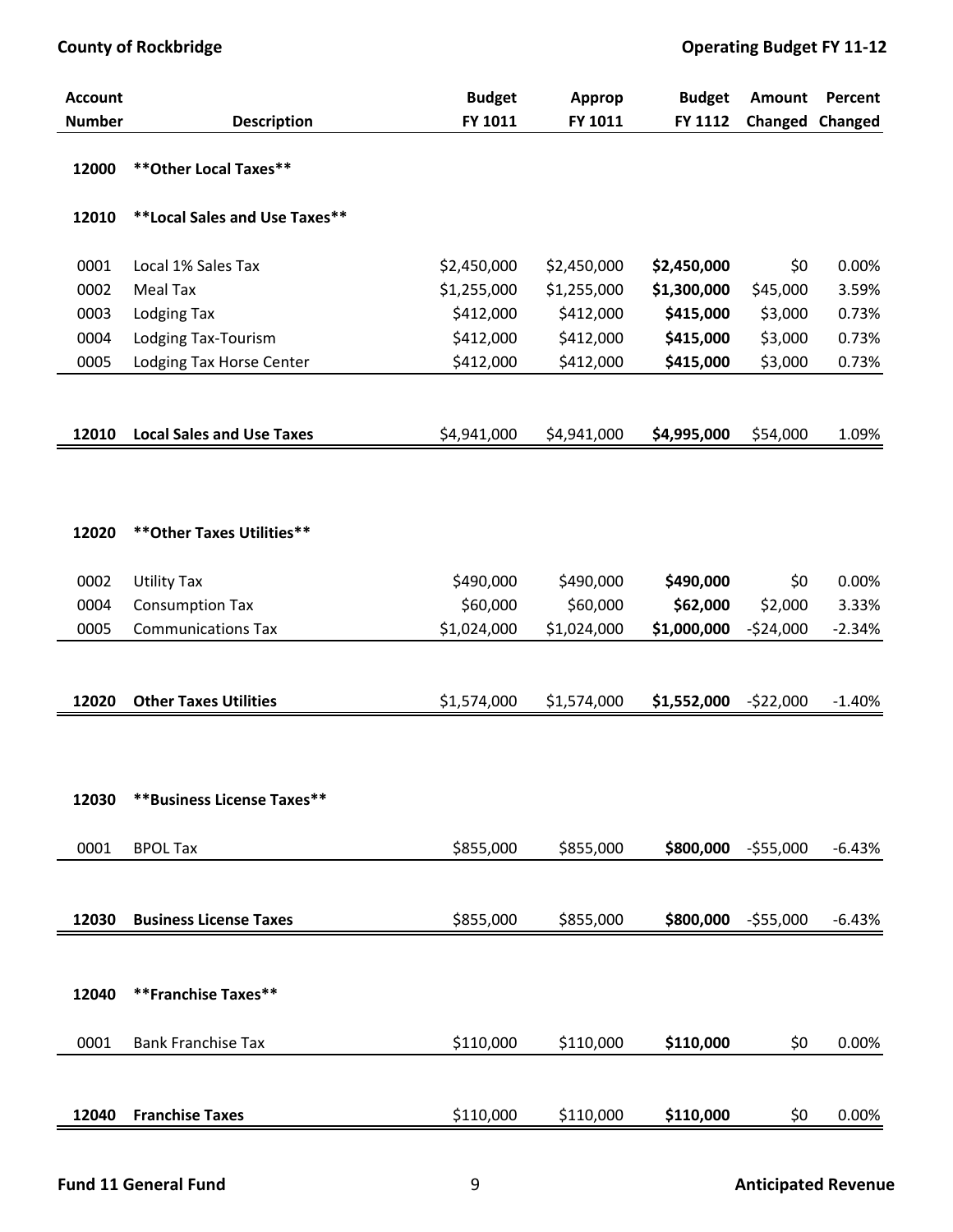| <b>Account</b><br><b>Number</b> | <b>Description</b>                 | <b>Budget</b><br>FY 1011 | <b>Approp</b><br>FY 1011 | <b>Budget</b><br>FY 1112 | Amount     | <b>Percent</b><br>Changed Changed |
|---------------------------------|------------------------------------|--------------------------|--------------------------|--------------------------|------------|-----------------------------------|
|                                 |                                    |                          |                          |                          |            |                                   |
| 12050                           | ** Motor Vehicle Taxes**           |                          |                          |                          |            |                                   |
| 0001                            | County Auto Tags                   | \$570,000                | \$570,000                | \$570,000                | \$0        | 0.00%                             |
|                                 |                                    |                          |                          |                          |            |                                   |
| 12050                           | <b>Motor Vehicle Taxes</b>         | \$570,000                | \$570,000                | \$570,000                | \$0        | 0.00%                             |
|                                 |                                    |                          |                          |                          |            |                                   |
|                                 |                                    |                          |                          |                          |            |                                   |
| 12070                           | ** Taxes on Record & Wills**       |                          |                          |                          |            |                                   |
| 0001                            | <b>County Recordation Tax</b>      | \$220,000                | \$220,000                | \$200,000                | $-520,000$ | $-9.09%$                          |
|                                 |                                    |                          |                          |                          |            |                                   |
| 12070                           | <b>Taxes on Record &amp; Wills</b> | \$220,000                | \$220,000                | \$200,000                | $-520,000$ | $-9.09%$                          |
|                                 |                                    |                          |                          |                          |            |                                   |
|                                 |                                    |                          |                          |                          |            |                                   |
| 12080                           | ** Other Taxes**                   |                          |                          |                          |            |                                   |
| 0001                            | E-911 Surcharge                    | \$0                      | \$0                      | \$0                      | \$0        |                                   |
|                                 |                                    |                          |                          |                          |            |                                   |
| 12080                           | <b>Other Taxes</b>                 | \$0                      | \$0                      | \$0                      | \$0        |                                   |
|                                 |                                    |                          |                          |                          |            |                                   |
|                                 |                                    |                          |                          |                          |            |                                   |
| 13000                           | **Permits, Fees, Etc.**            |                          |                          |                          |            |                                   |
| 13010                           | ** Animal Licenses**               |                          |                          |                          |            |                                   |
| 0001                            | Dog Tags                           | \$8,800                  | \$8,800                  | \$8,800                  | \$0        | 0.00%                             |
|                                 |                                    |                          |                          |                          |            |                                   |
| 13010                           | <b>Animal Licenses</b>             | \$8,800                  | \$8,800                  | \$8,800                  | \$0        | 0.00%                             |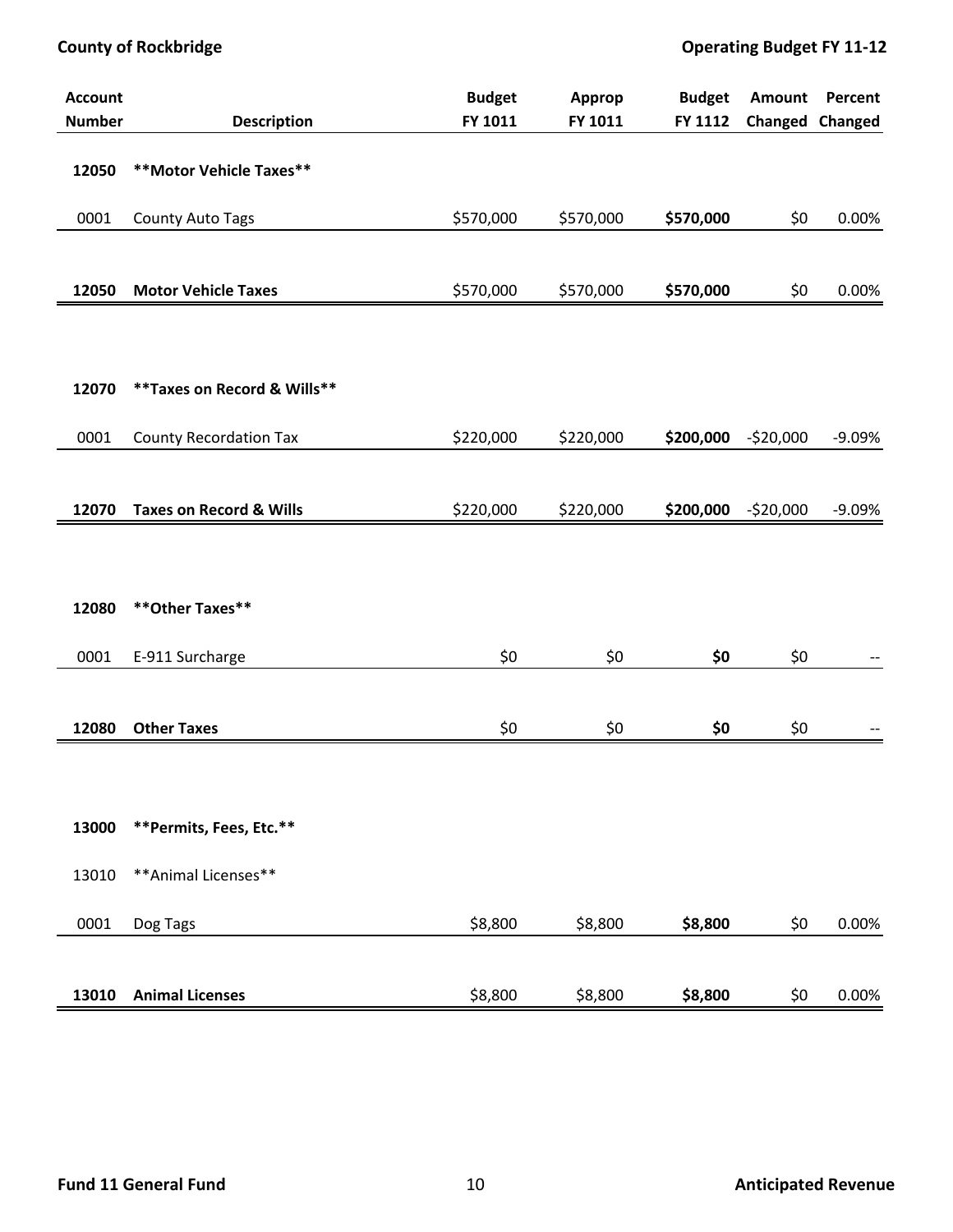| <b>Account</b><br><b>Number</b> | <b>Description</b>                | <b>Budget</b><br>FY 1011 | Approp<br>FY 1011 | <b>Budget</b><br>FY 1112 | Amount<br>Changed | Percent<br>Changed |
|---------------------------------|-----------------------------------|--------------------------|-------------------|--------------------------|-------------------|--------------------|
|                                 |                                   |                          |                   |                          |                   |                    |
| 13030                           | ** Permits and Other Licenses**   |                          |                   |                          |                   |                    |
| 0001                            | Land Use Application Fees         | \$3,000                  | \$3,000           | \$2,500                  | $-5500$           | $-16.67%$          |
| 0002                            | <b>Transfer Fees</b>              | \$1,100                  | \$1,100           | \$900                    | $-5200$           | $-18.18%$          |
| 0004                            | <b>Building Permit Fees</b>       | \$200,000                | \$200,000         | \$190,000                | $-$10,000$        | $-5.00%$           |
| 0006                            | Zoning Administration Fees        | \$21,000                 | \$21,000          | \$20,000                 | $-51,000$         | $-4.76%$           |
| 0007                            | <b>Telecom Fees</b>               | \$6,000                  | \$6,000           | \$4,000                  | $-52,000$         | $-33.33%$          |
|                                 |                                   |                          |                   |                          |                   |                    |
| 13030                           | <b>Permits and Other Licenses</b> |                          |                   |                          |                   | $-5.93%$           |
|                                 |                                   | \$231,100                | \$231,100         | \$217,400                | $-$13,700$        |                    |
|                                 |                                   |                          |                   |                          |                   |                    |
|                                 |                                   |                          |                   |                          |                   |                    |
| 14010                           | **Fines and Forfeitures**         |                          |                   |                          |                   |                    |
|                                 |                                   |                          |                   |                          |                   |                    |
| 0001                            | Fines                             | \$150,000                | \$150,000         | \$160,000                | \$10,000          | 6.67%              |
| 0002                            | <b>Parking Ticket Fines</b>       | \$150                    | \$150             | \$0                      | $-5150$           | $-100.0%$          |
| 0003                            | <b>Administrative Fines</b>       | \$1,800                  | \$1,800           | \$1,400                  | $-5400$           | $-22.22%$          |
|                                 |                                   |                          |                   |                          |                   |                    |
| 14010                           | ** Fines and Forfeitures**        | \$151,950                | \$151,950         | \$161,400                | \$9,450           | 6.22%              |
|                                 |                                   |                          |                   |                          |                   |                    |
|                                 |                                   |                          |                   |                          |                   |                    |
|                                 |                                   |                          |                   |                          |                   |                    |
| 15010                           | **Revenue Use of Money**          |                          |                   |                          |                   |                    |
|                                 |                                   |                          |                   |                          |                   |                    |
| 0001                            | Interest On Investments           | \$175,000                | \$175,000         | \$150,000                | $-525,000$        | $-14.29%$          |
|                                 |                                   |                          |                   |                          |                   |                    |
| 15010                           | **Revenue Use of Money**          | \$175,000                | \$175,000         | \$150,000                | $-525,000$        | $-14.29%$          |
|                                 |                                   |                          |                   |                          |                   |                    |
|                                 |                                   |                          |                   |                          |                   |                    |
|                                 |                                   |                          |                   |                          |                   |                    |
| 15020                           | ** Revenue From Use of Property** |                          |                   |                          |                   |                    |
| 0001                            | <b>Rental of County Property</b>  | \$13,000                 | \$13,000          | \$13,000                 | \$0               | 0.00%              |
| 0004                            | Rentals To Landfill               | \$17,464                 | \$17,464          | \$0                      | $-$17,464$        | $-100.0%$          |
|                                 |                                   |                          |                   |                          |                   |                    |
|                                 |                                   |                          |                   |                          |                   |                    |
| 15010                           | **Revenue Use of Money**          | \$30,464                 | \$30,464          | \$13,000                 | $-$17,464$        | $-57.33%$          |
|                                 |                                   |                          |                   |                          |                   |                    |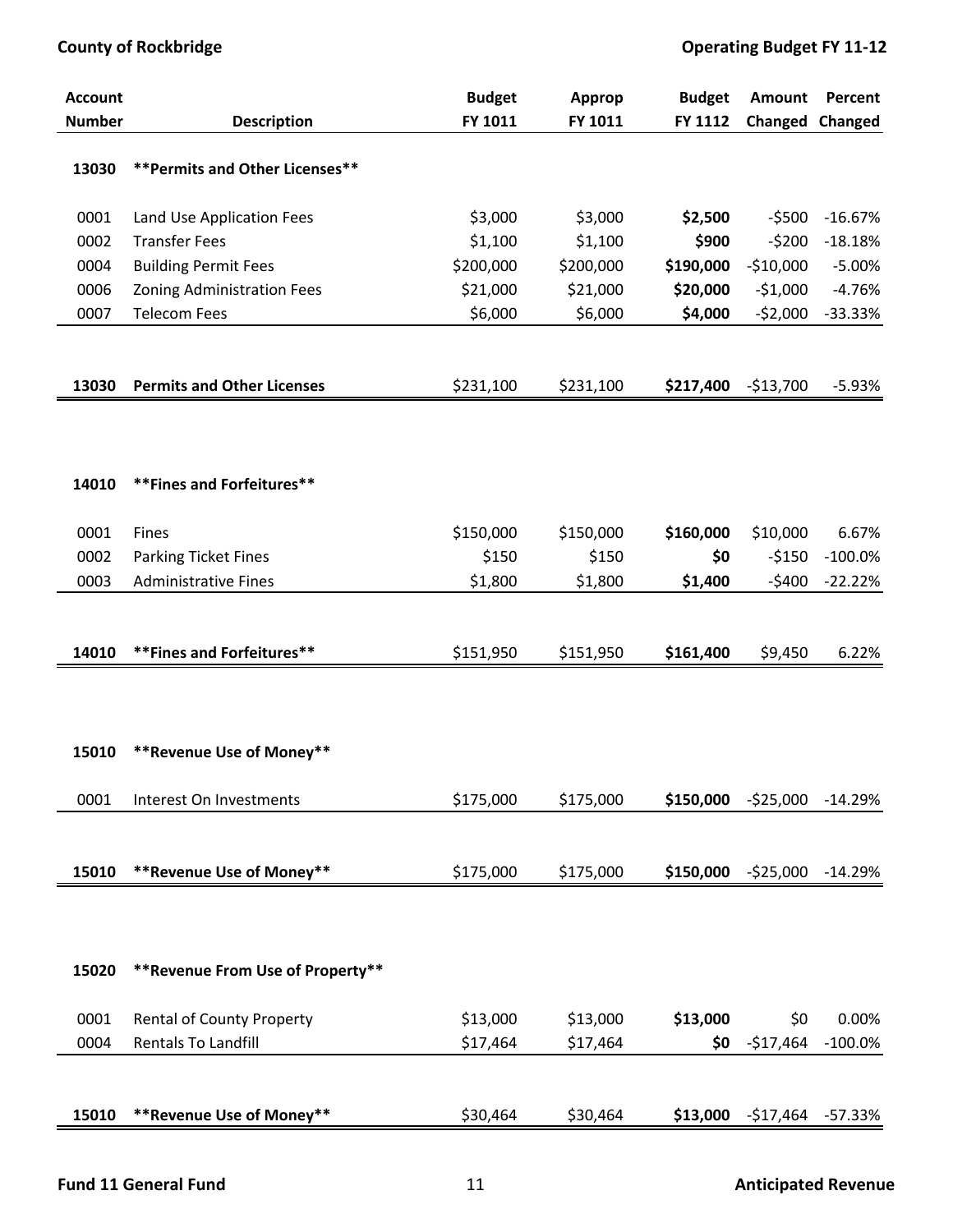| <b>Account</b> |                                                                | <b>Budget</b> | <b>Approp</b> | <b>Budget</b> | Amount     | Percent         |
|----------------|----------------------------------------------------------------|---------------|---------------|---------------|------------|-----------------|
| <b>Number</b>  | <b>Description</b>                                             | FY 1011       | FY 1011       | FY 1112       |            | Changed Changed |
| 16010          | **Court Costs**                                                |               |               |               |            |                 |
| 0001           | <b>Excess Fees-Clerk Circuit Ct</b>                            | \$10,000      | \$10,000      | \$0           | $-510,000$ | $-100.0%$       |
| 0002           | Sheriffs' Fees                                                 | \$9,000       | \$9,000       | \$8,000       | $-51,000$  | $-11.11%$       |
| 0004           | <b>Court House Construction Fee</b>                            | \$30,000      | \$30,000      | \$30,000      | \$0        | 0.00%           |
| 0005           | <b>Court House Maintenance Fees</b>                            | \$29,000      | \$29,000      | \$28,000      | $-51,000$  | $-3.45%$        |
| 0006           | <b>Erosion Sediment Control Fees</b>                           | \$10,000      | \$10,000      | \$10,000      | \$0        | 0.00%           |
| 0007           | Court House Security Fee                                       | \$115,000     | \$115,000     | \$115,000     | \$0        | 0.00%           |
| 0008           | <b>DNA Fee</b>                                                 | \$850         | \$850         | \$800         | $-550$     | $-5.88%$        |
| 0010           | <b>Court Appointed Attorney</b>                                | \$100         | \$100         | \$100         | \$0        | 0.00%           |
|                |                                                                |               |               |               |            |                 |
| 16010          | **Court Costs**                                                | \$203,950     | \$203,950     | \$191,900     | $-$12,050$ | $-5.91%$        |
| 16020<br>0001  | ** Charges For Comm. Atty.**<br><b>Commonwealth Atty. Fees</b> | \$2,000       | \$2,000       | \$2,000       | \$0        | 0.00%           |
| 16020          | <b>Charges For Comm. Atty.</b>                                 | \$2,000       | \$2,000       | \$2,000       | \$0        | 0.00%           |
| 16130          | ** Charges-Parks and Recreation**                              |               |               |               |            |                 |
| 0001           | Fees-Lake Robertson                                            | \$70,000      | \$70,000      | \$70,000      | \$0        | 0.00%           |
| 0002           | Swimming Fees-Lake Robertson                                   | \$15,000      | \$15,000      | \$15,000      | \$0        | 0.00%           |
| 0003           | Swimming Fees-Fairfield Pool                                   | \$12,000      | \$12,000      | \$13,000      | \$1,000    | 8.33%           |
| 0004           | Other Rec. Fees-Classes, Leagues                               | \$100         | \$100         | \$100         | \$0        | 0.00%           |
|                |                                                                |               |               |               |            |                 |
| 16130          | <b>Charges Parks and Recreation</b>                            | \$97,100      | \$97,100      | \$98,100      | \$1,000    | 1.03%           |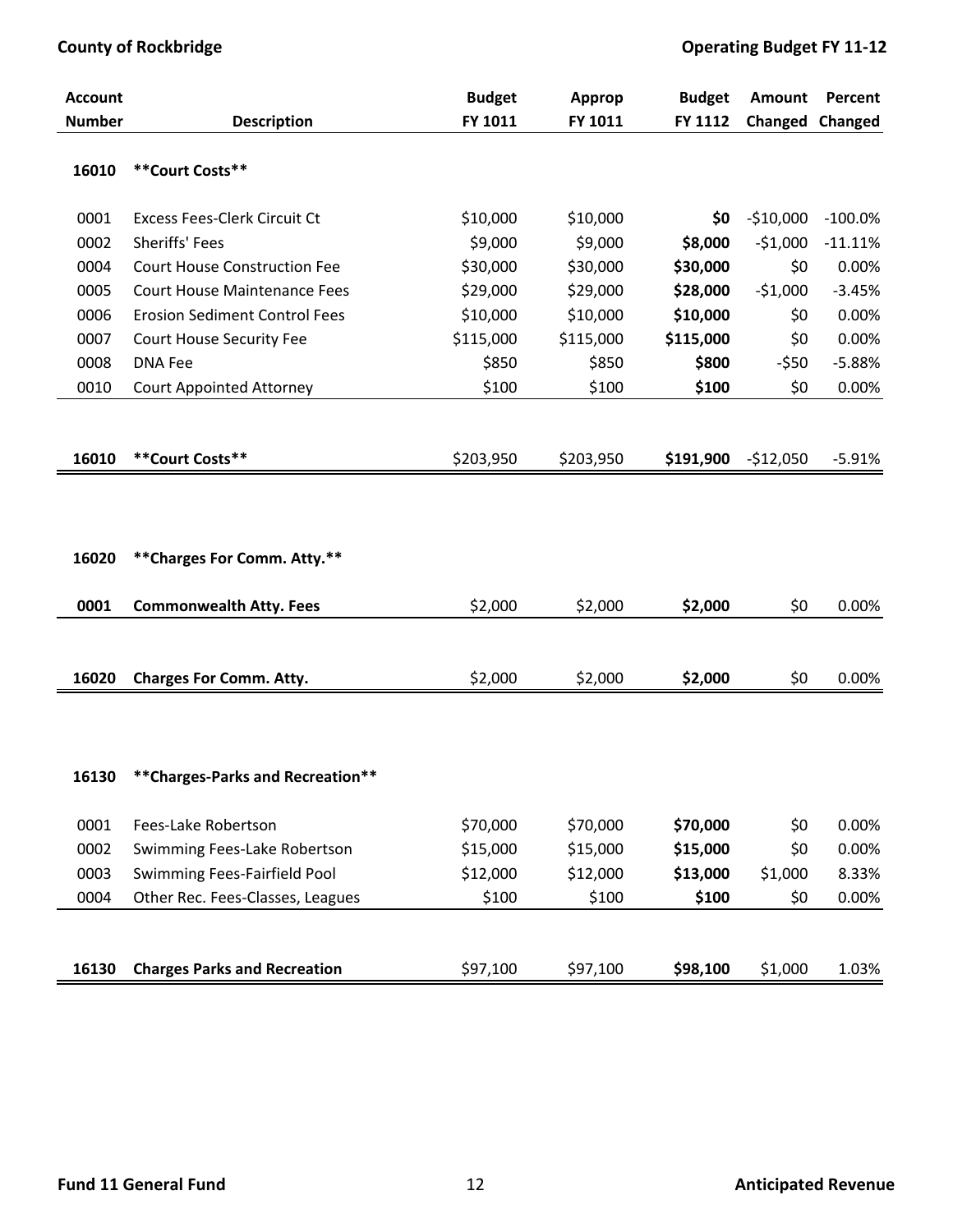| <b>Account</b><br><b>Number</b> | <b>Description</b>                               | <b>Budget</b><br>FY 1011 | Approp<br>FY 1011   | <b>Budget</b><br>FY 1112 | Amount<br>Changed | Percent<br>Changed |
|---------------------------------|--------------------------------------------------|--------------------------|---------------------|--------------------------|-------------------|--------------------|
|                                 |                                                  |                          |                     |                          |                   |                    |
| 16140                           | ** Charges-Transportation Garage**               |                          |                     |                          |                   |                    |
| 0001                            | School Board-Transportation                      | \$325,000                | \$325,000           | \$350,000                | \$25,000          | 7.69%              |
| 0002                            | School Board-Other                               | \$65,000                 | \$65,000            | \$70,000                 | \$5,000           | 7.69%              |
| 0003                            | <b>Public Service Authority</b>                  | \$14,100                 | \$14,100            | \$15,000                 | \$900             | 6.38%              |
| 0004                            | Sanitary Landfill                                | \$5,000                  | \$5,000             | \$5,000                  | \$0               | 0.00%              |
| 0012                            | <b>RATS</b>                                      | \$80,000                 | \$80,000            | \$100,000                | \$20,000          | 25.00%             |
| 0017                            | Jail Commission                                  | \$4,650                  | \$4,650             | \$4,600                  | $-550$            | $-1.08%$           |
| 0019                            | <b>Regional Recycling</b>                        | \$1,145                  | \$1,145             | \$2,000                  | \$855             | 74.67%             |
| 0020                            | <b>Other Agencies</b>                            | \$3,000                  | \$3,000             | \$3,500                  | \$500             | 16.67%             |
|                                 |                                                  |                          |                     |                          |                   |                    |
| 16140                           | <b>Charges-Transportation Garage</b>             | \$497,895                | \$497,895           | \$550,100                | \$52,205          | 10.49%             |
|                                 |                                                  |                          |                     |                          |                   |                    |
|                                 |                                                  |                          |                     |                          |                   |                    |
|                                 |                                                  |                          |                     |                          |                   |                    |
| 16160                           | ** Other Charges For Services**                  |                          |                     |                          |                   |                    |
| 0002                            | Sld Waste Disp Fees Bus & Ind                    | \$525,000                | \$525,000           | \$510,000                | $-$15,000$        | $-2.86%$           |
| 0004                            | <b>Consolidated Share-Buena Vista</b>            | \$23,400                 | \$23,400            | \$23,400                 | \$0               | 0.00%              |
| 0005                            | Reimb-Tire Disposal Fees                         | \$8,000                  | \$8,000             | \$8,000                  | \$0               | 0.00%              |
|                                 |                                                  |                          |                     |                          |                   |                    |
|                                 |                                                  |                          |                     |                          |                   |                    |
| 16160                           | <b>Other Charges for Services</b>                | \$556,400                | \$556,400           | \$541,400                | $-$15,000$        | $-2.70%$           |
|                                 |                                                  |                          |                     |                          |                   |                    |
|                                 |                                                  |                          |                     |                          |                   |                    |
| 18990                           | **Miscellaneous Revenues**                       |                          |                     |                          |                   |                    |
|                                 |                                                  |                          |                     |                          |                   |                    |
| 0001<br>0002                    | Sale of Supplies                                 | \$4,500<br>\$0           | \$4,500             | \$4,500                  | \$0               | 0.00%              |
| 0008                            | Sale of Equipment<br>Patrons Refunds and Rebates |                          | \$0                 | \$2,000                  | \$2,000           | 10.00%             |
| 0009                            | Sale Concessions-Lake Robertson                  | \$5,000                  | \$5,000<br>\$10,500 | \$5,500                  | \$500<br>\$500    | 4.76%              |
|                                 |                                                  | \$10,500                 |                     | \$11,000                 |                   |                    |
| 0012                            | Regional IDA Tax Share Payment                   | \$26,000                 | \$26,000            | \$24,000                 | $-52,000$         | $-7.7%$            |
| 0013                            | Sale of GIS Products                             | \$2,500                  | \$2,500             | \$1,000                  | $-51,500$         | $-60.00%$          |
| 0020                            | Rockbridge Partnership Liquidation               | \$0                      | \$0                 | \$0                      | \$0               |                    |
| 0021                            | Refund-NB Steering Committee                     | \$0                      | \$0                 | \$0                      | \$0               |                    |
|                                 |                                                  |                          |                     |                          |                   |                    |
| 18990                           | <b>Miscellaneous Revenues</b>                    | \$48,500                 | \$48,500            | \$48,000                 | $-5500$           | $-1.03%$           |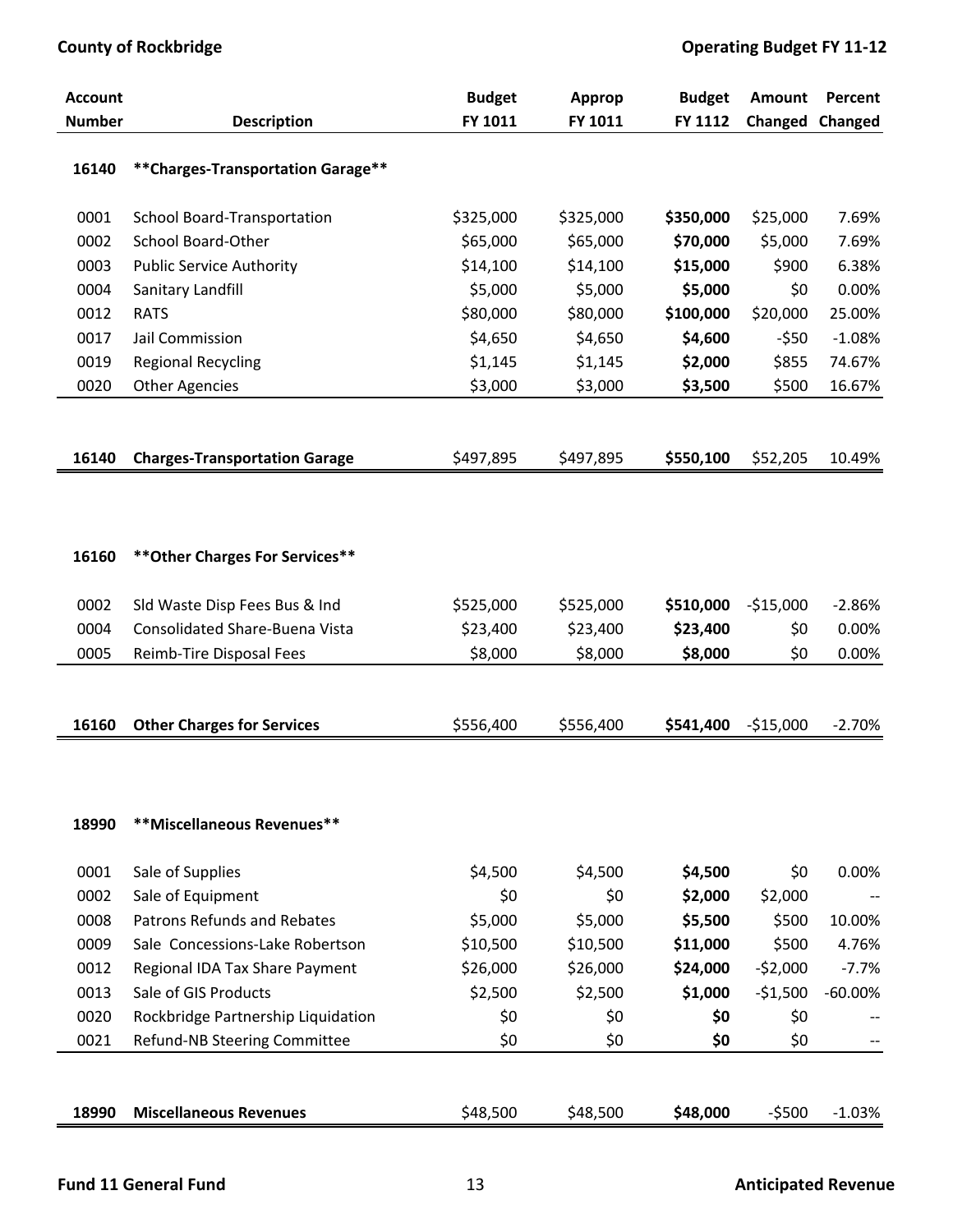| <b>Account</b> |                                      | <b>Budget</b> | Approp       | <b>Budget</b>          | Amount     | Percent   |
|----------------|--------------------------------------|---------------|--------------|------------------------|------------|-----------|
| <b>Number</b>  | <b>Description</b>                   | FY 1011       | FY 1011      | FY 1112                | Changed    | Changed   |
| 19000          | <b>**Recovered Costs**</b>           |               |              |                        |            |           |
| 19010          | ** Refunds From Other Localities**   |               |              |                        |            |           |
| 0001           | Recovered Costs-Attorney Fees        | \$700         | \$700        | \$700                  | \$0        | 0.00%     |
| 0003           | Reimb. Probation Exp Lex             | \$0           | \$0          | \$0                    | \$0        |           |
| 0007           | Reimb. Probation Exp BV              | \$1,000       | \$1,000      | \$1,000                | \$0        | 0.00%     |
| 0008           | Pmt Under Joint Servics Lex          | \$204,000     | \$204,000    | \$175,200              | $-528,800$ | $-14.12%$ |
| 0015           | Reimb-Victim Witness Coordinator     | \$6,480       | \$6,480      | \$6,480                | \$0        | 0.00%     |
| 0018           | Local Match-School Resource Off      | \$48,000      | \$48,000     | \$48,000               | \$0        | 0.00%     |
| 0019           | Dry Well Repayment                   | \$450         | \$450        | \$450                  | \$0        | 0.00%     |
| 0020           | Reim-Ct Ordered Court Security       | \$83,582      | \$83,582     | \$80,000               | $-53,582$  | $-4.29%$  |
| 0021           | Contribution-RANA                    | \$0           | \$0          | \$0                    | \$0        |           |
| 0022           | Reimb-Alert Rockbridge               | \$3,000       | \$3,000      | \$3,000                | \$0        | 0.00%     |
| 0023           | <b>Reimb-Housing Assistance</b>      | \$4,662       | \$4,662      | \$4,662                | \$0        | 0.00%     |
| 0024           | Local Match-Wayfinding Signage Grant | \$0           | \$0          | \$0                    | \$0        |           |
| 0029           | Haz-Mat Disposal Share-BV            | \$0           | \$0          | \$400                  | \$400      |           |
|                |                                      |               |              |                        |            |           |
| 19010          | <b>Refund From Other Localities</b>  | \$351,874     | \$351,874    | \$319,892              | $-531,982$ | $-9.09%$  |
|                |                                      |               |              |                        |            |           |
|                |                                      |               |              |                        |            |           |
| 19020          | ** Other Recovered Costs**           |               |              |                        |            |           |
| 0001           | <b>Charges For Hazmat Cleanup</b>    | \$30,000      | \$30,000     | \$40,000               | \$10,000   | 33.33%    |
| 0002           | Fiscal Agent Fees-Jail Comm.         | \$52,000      | \$52,000     | \$52,000               | \$0        | 0.00%     |
| 0016           | Fiscal Agent Fees - PSA              | \$600         | \$600        | \$600                  | \$0        | 0.00%     |
| 0018           | <b>Fiscal Agent Fees-Court House</b> | \$0           | \$0          | \$0                    | \$0        |           |
| 0022           | Management Fee Landfill              | \$0           | \$0          | \$0                    | \$0        |           |
| 0023           | Unsafe Building Code Enf. Refund     | \$0           | \$0          | \$9,000                | \$9,000    |           |
| 0025           | <b>EMS Revenue Recovery</b>          | \$0           | \$0          | \$0                    | \$0        |           |
|                |                                      |               |              |                        |            |           |
| 19020          | <b>Other Recovered Cost</b>          | \$82,600      | \$82,600     | \$101,600              | \$19,000   | 23.00%    |
|                |                                      |               |              |                        |            |           |
|                |                                      |               |              |                        |            |           |
| 10000          | <b>Local Revenues</b>                | \$30,235,133  | \$30,235,133 | \$30,546,968 \$311,835 |            | 1.03%     |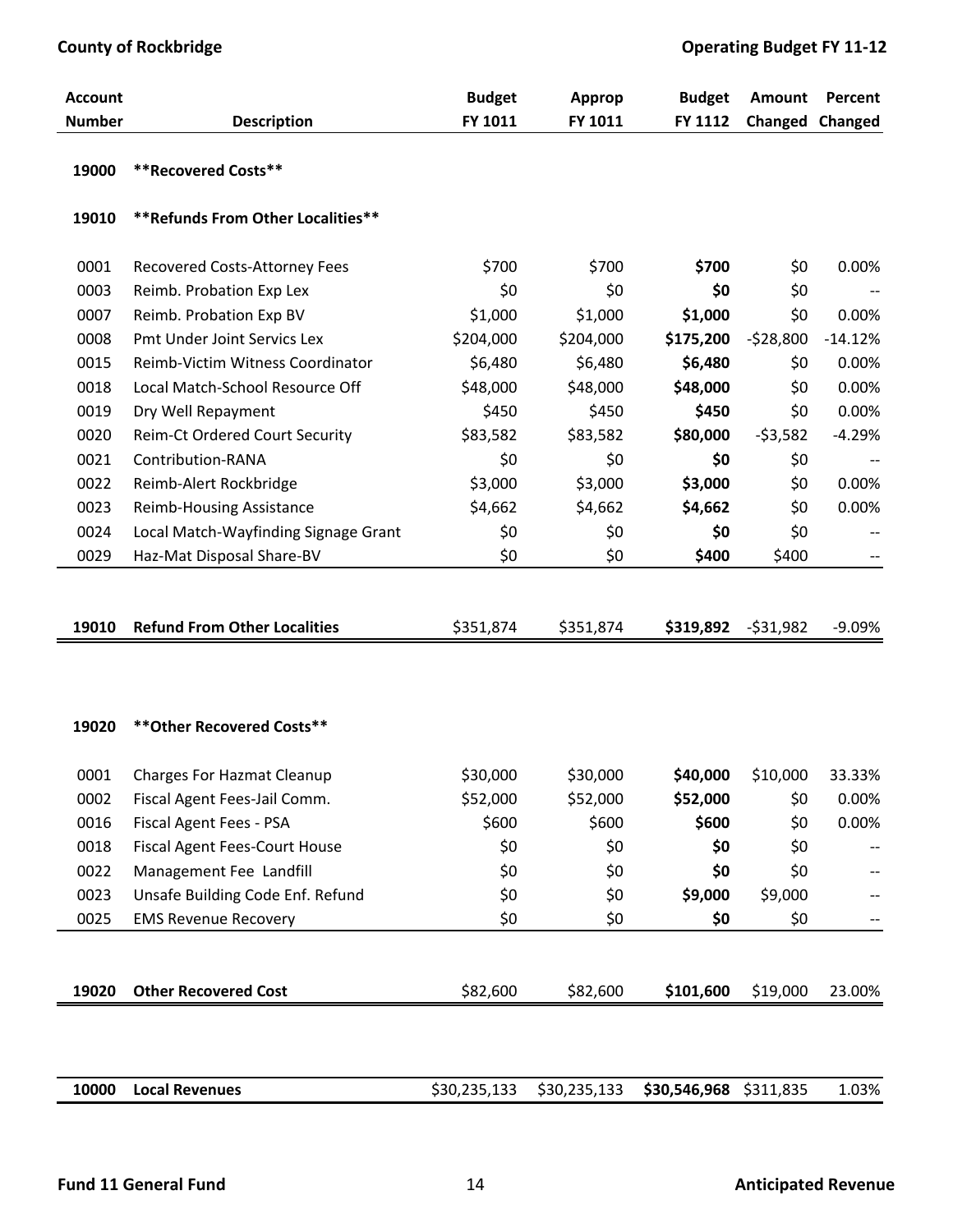## **County of Rockbridge COUNTER COUNTER ALL SECURITIES <b>Operating** Budget FY 11-12

| <b>Account</b> |                                | <b>Budget</b> | Approp      | <b>Budget</b> | Amount    | Percent           |
|----------------|--------------------------------|---------------|-------------|---------------|-----------|-------------------|
| <b>Number</b>  | <b>Description</b>             | FY 1011       | FY 1011     | FY 1112       | Changed   | Changed           |
| 20000          | ** From The Commonwealth**     |               |             |               |           |                   |
| 22010          | **Non-Categorical Aid**        |               |             |               |           |                   |
| 0001           | <b>ABC Profits</b>             | \$10,552      | \$10,552    | \$10,552      | \$0       | 0.00%             |
| 0003           | <b>Rolling Stock Taxes</b>     | \$60,000      | \$60,000    | \$60,000      | \$0       | 0.00%             |
| 0004           | Mobile Home Sales Tax-DMV      | \$24,000      | \$24,000    | \$24,000      | \$0       | 0.00%             |
| 0005           | Sale of Timber                 | \$2,000       | \$2,000     | \$2,000       | \$0       | 0.00%             |
| 0006           | Auto Rental Tax DMV            | \$35,000      | \$35,000    | \$35,000      | \$0       | 0.00%             |
| 0008           | <b>State Recordation Tax</b>   | \$70,000      | \$70,000    | \$70,000      | \$0       | 0.00%             |
|                |                                |               |             |               |           |                   |
| 22000          | <b>Non-Categorical Aid</b>     | \$201,552     | \$201,552   | \$201,552     | \$0       | 0.00%             |
| 23000          | **Shared Expenses**            |               |             |               |           |                   |
| 23010          | **Commonwealth's Attorney**    |               |             |               |           |                   |
| 0001           | Reimb CA Salaries & Fringes    | \$292,615     | \$292,615   | \$311,928     | \$19,313  | 6.60%             |
| 0002           | Reimb CA Office Expenses       | \$6,339       | \$6,339     | \$0           |           | -\$6,339 -100.00% |
|                |                                |               |             |               |           |                   |
| 23010          | <b>Commonwealth Attorney</b>   | \$298,954     | \$298,954   | \$311,928     | \$12,974  | 4.34%             |
|                |                                |               |             |               |           |                   |
| 23020          | **Sheriff**                    |               |             |               |           |                   |
| 0001           | Reimb-Sheriffs Salary & Fringe | \$1,013,355   | \$1,013,355 | \$1,010,674   | $-52,681$ | $-0.26%$          |
|                |                                |               |             |               |           |                   |
| 23020          | <b>Sheriff</b>                 | \$1,013,355   | \$1,013,355 | \$1,010,674   | $-52,681$ | $-0.26%$          |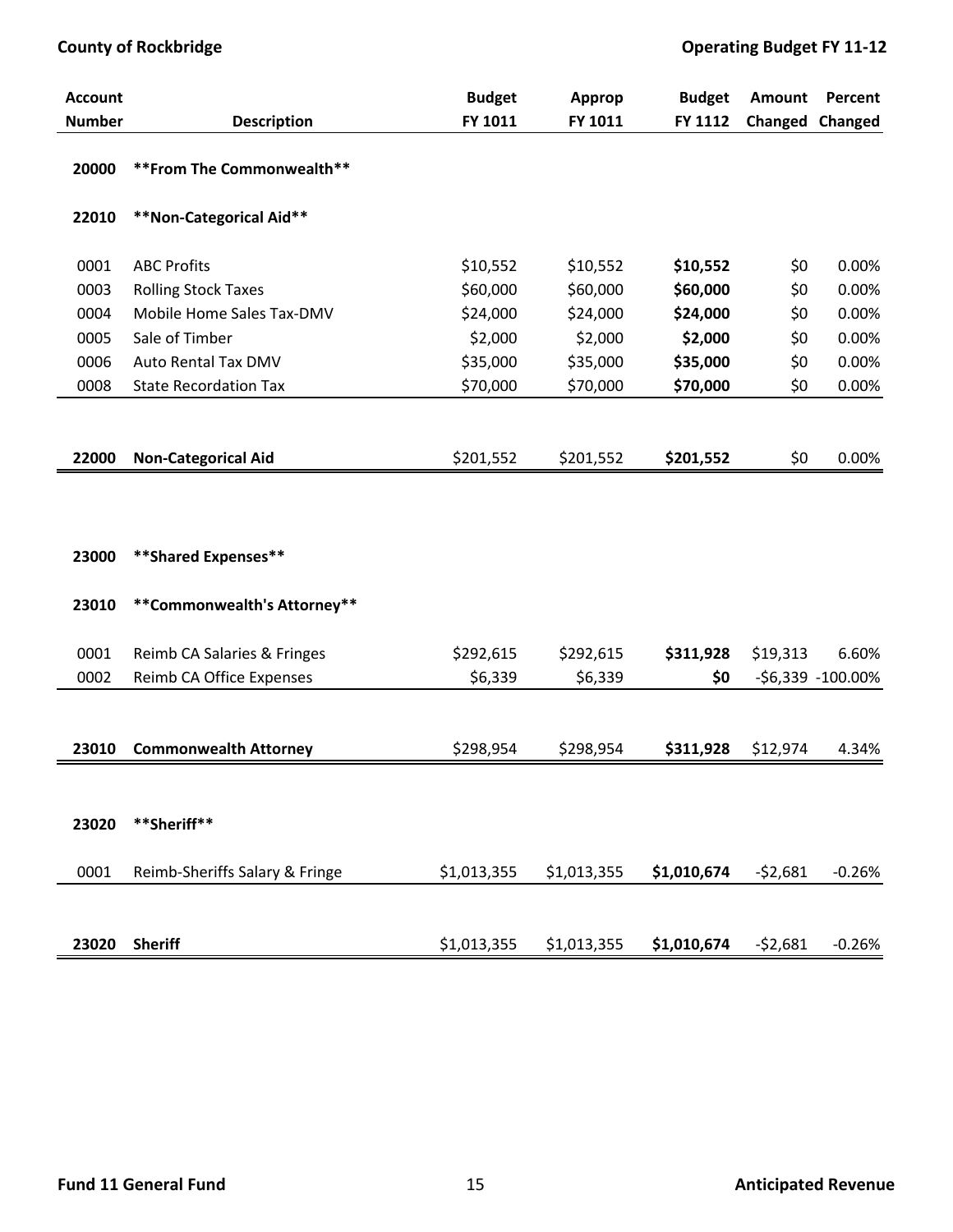| <b>Account</b> |                                                             | <b>Budget</b>    | <b>Approp</b> | <b>Budget</b>    | Amount  | Percent |
|----------------|-------------------------------------------------------------|------------------|---------------|------------------|---------|---------|
| <b>Number</b>  | <b>Description</b>                                          | FY 1011          | FY 1011       | FY 1112          | Changed | Changed |
| 23030          | ** Commissioner of Revenue**                                |                  |               |                  |         |         |
| 0001           | Reimb C of R Salary & Fringe                                | \$94,842         | \$94,842      | \$97,206         | \$2,364 | 2.49%   |
| 23030          | <b>Commissioner of Revenue</b>                              | \$94,842         | \$94,842      | \$97,206         | \$2,364 | 2.49%   |
|                |                                                             |                  |               |                  |         |         |
|                |                                                             |                  |               |                  |         |         |
|                |                                                             |                  |               |                  |         |         |
| 23040          | **Treasurer**                                               |                  |               |                  |         |         |
|                |                                                             |                  |               |                  |         |         |
| 0001           | Reimb-Tres Salaries & Fringe                                | \$77,713         | \$77,713      | \$78,966         | \$1,253 | 1.61%   |
|                |                                                             |                  |               |                  |         |         |
| 23040          | <b>Treasurer</b>                                            | \$77,713         | \$77,713      | \$78,966         | \$1,253 | 1.61%   |
|                |                                                             |                  |               |                  |         |         |
|                |                                                             |                  |               |                  |         |         |
|                |                                                             |                  |               |                  |         |         |
| 23060          | **Registrar/Electoral Board**                               |                  |               |                  |         |         |
| 0001           |                                                             | \$48,381         | \$48,381      | \$48,381         | \$0     | 0.00%   |
|                | Reimb-Elect Board & Registrar                               |                  |               |                  |         |         |
|                |                                                             |                  |               |                  |         |         |
| 23060          | <b>Registrar/Electoral Board</b>                            | \$48,381         | \$48,381      | \$48,381         | \$0     | 0.00%   |
|                |                                                             |                  |               |                  |         |         |
|                |                                                             |                  |               |                  |         |         |
|                |                                                             |                  |               |                  |         |         |
| 23070          | ** Clerk of Circuit Court**                                 |                  |               |                  |         |         |
| 0001           |                                                             |                  | \$235,595     |                  | \$3,909 | 1.66%   |
| 0002           | Reimb Clk of Ct Sal & Fringes<br>Reimb Clk of Ct office Exp | \$235,595<br>\$0 | \$0           | \$239,504<br>\$0 | \$0     |         |
|                |                                                             |                  |               |                  |         |         |
|                |                                                             |                  |               |                  |         |         |
| 23070          | <b>Clerk of Circuit Court</b>                               | \$235,595        | \$235,595     | \$239,504        | \$3,909 | 1.66%   |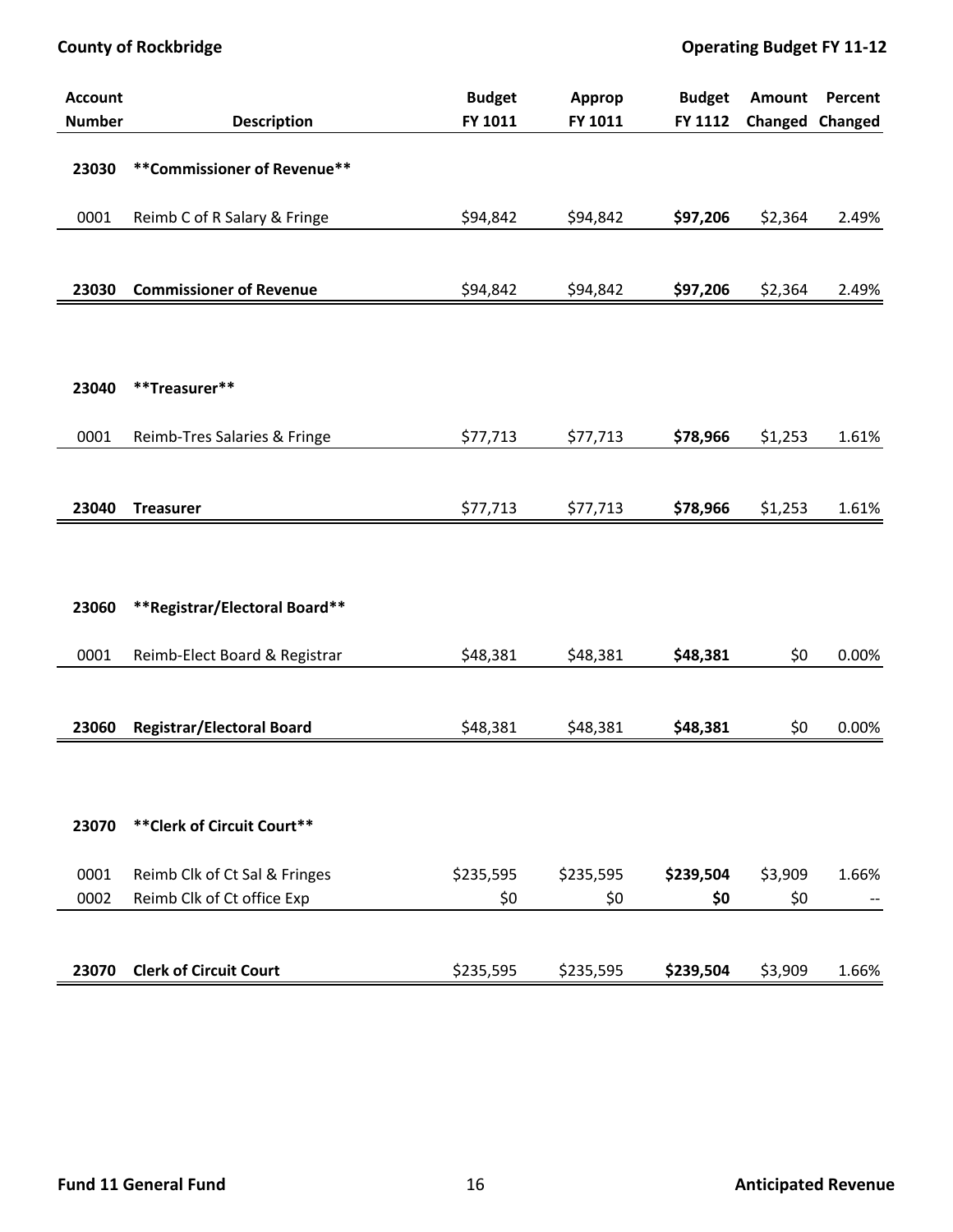| <b>Account</b> |                                 | <b>Budget</b> | <b>Approp</b> | <b>Budget</b> | Amount     | Percent                |
|----------------|---------------------------------|---------------|---------------|---------------|------------|------------------------|
| <b>Number</b>  | <b>Description</b>              | FY 1011       | FY 1011       | FY 1112       |            | <b>Changed Changed</b> |
| 24000          | **Categorical Aid**             |               |               |               |            |                        |
| 24040          | ** Other Categorical Aid**      |               |               |               |            |                        |
| 0006           | <b>EMS Reimb Grants</b>         | \$0           | \$0           | \$0           | \$0        |                        |
| 0011           | Refund-Health Dept              | \$3,000       | \$3,000       | \$3,000       | \$0        | 0.00%                  |
| 0012           | Reimb-Soil Erosion Director     | \$131,479     | \$131,479     | \$112,279     | $-519,200$ | $-14.60%$              |
| 0013           | Fire Program Receipts           | \$49,000      | \$49,000      | \$49,000      | \$0        | 0.00%                  |
| 0018           | Local Law Enf Block Grant       | \$0           | \$0           | \$0           | \$0        |                        |
| 0019           | Grant-Violence Against Women    | \$29,567      | \$29,567      | \$29,567      | \$0        | 0.00%                  |
| 0020           | Victim Witness Assistance Grant | \$30,235      | \$30,235      | \$30,235      | \$0        | 0.00%                  |
| 0023           | Grants                          | \$0           | \$0           | \$0           | \$0        |                        |
| 0024           | <b>DSB Reimbursements</b>       | \$0           | \$0           | \$0           | \$0        |                        |
| 0026           | Auto Tag Share                  | \$0           | \$0           | \$0           | \$0        |                        |
| 0027           | <b>DMV Traffic Safety Grant</b> | \$6,000       | \$6,000       | \$6,000       | \$0        | 0.00%                  |
| 0031           | <b>Emerg Management Grants</b>  | \$0           | \$0           | \$0           | \$0        |                        |
| 0032           | Four For Life                   | \$21,200      | \$21,200      | \$21,200      | \$0        | 0.00%                  |
| 0033           | Wayfinding Signage Grant        | \$0           | \$0           | \$0           | \$0        |                        |
|                |                                 |               |               |               |            |                        |
| 24040          | <b>Other Categorical Aid</b>    | \$270,481     | \$270,481     | \$251,281     | $-$19,200$ | $-7.10%$               |
|                |                                 |               |               |               |            |                        |
|                |                                 |               |               |               |            |                        |
|                |                                 |               |               |               |            |                        |
| 28000          | **Refunds**                     |               |               |               |            |                        |
| 0001           | Auto Tax Refund                 | \$2,449,624   | \$2,449,624   | \$2,449,624   | \$0        | 0.00%                  |
|                |                                 |               |               |               |            |                        |
|                |                                 |               |               |               |            |                        |
| 28000          | <b>Refunds</b>                  | \$2,449,624   | \$2,449,624   | \$2,449,624   | \$0        | 0.00%                  |
|                |                                 |               |               |               |            |                        |
|                |                                 |               |               |               |            |                        |
| 20000          | From the Commonwealth           | \$4,690,497   | \$4,690,497   | \$4,689,116   | $-51,381$  | $-0.03%$               |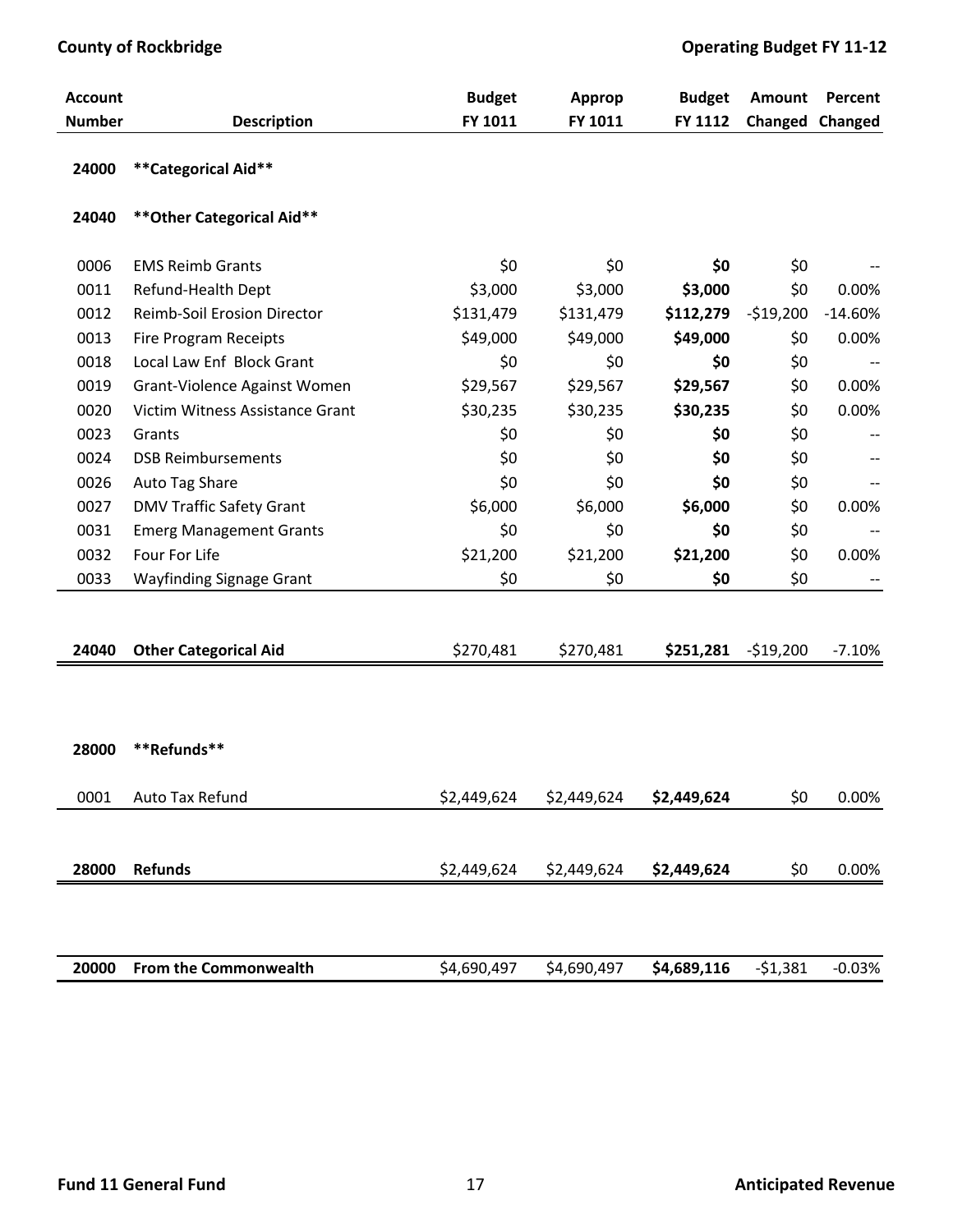| <b>Account</b> |                                 | <b>Budget</b> | Approp   | <b>Budget</b> | Amount  | Percent         |
|----------------|---------------------------------|---------------|----------|---------------|---------|-----------------|
| <b>Number</b>  | <b>Description</b>              | FY 1011       | FY 1011  | FY 1112       |         | Changed Changed |
| 30000          | ** From Federal Government**    |               |          |               |         |                 |
| 31010          | ** Payment In Lieu of Taxes**   |               |          |               |         |                 |
| 0001           | Pmt in Lieu Taxes Fed Land      | \$65,000      | \$65,000 | \$65,000      | \$0     | 0.00%           |
| 31010          | <b>Payment In Lieu of Taxes</b> | \$65,000      | \$65,000 | \$65,000      | \$0     | 0.00%           |
|                |                                 |               |          |               |         |                 |
| 31020          | ** Other Federal Revenues**     |               |          |               |         |                 |
| 0001           | Rental Assistance Program       | \$52,488      | \$52,488 | \$58,056      | \$5,568 | 10.61%          |
| 0011           | <b>Federal Grants</b>           | \$0           | \$0      | \$0           | \$0     | --              |
|                |                                 |               |          |               |         |                 |
| 31020          | <b>Other Federal Revenues</b>   | \$52,488      | \$52,488 | \$58,056      | \$5,568 | 10.61%          |
|                |                                 |               |          |               |         |                 |

| 30000 | <b>Federal Revenue</b> | \$117,488 | \$117,488 | \$123,056<br>\$5,568 | 4.74% |
|-------|------------------------|-----------|-----------|----------------------|-------|
|       |                        |           |           |                      |       |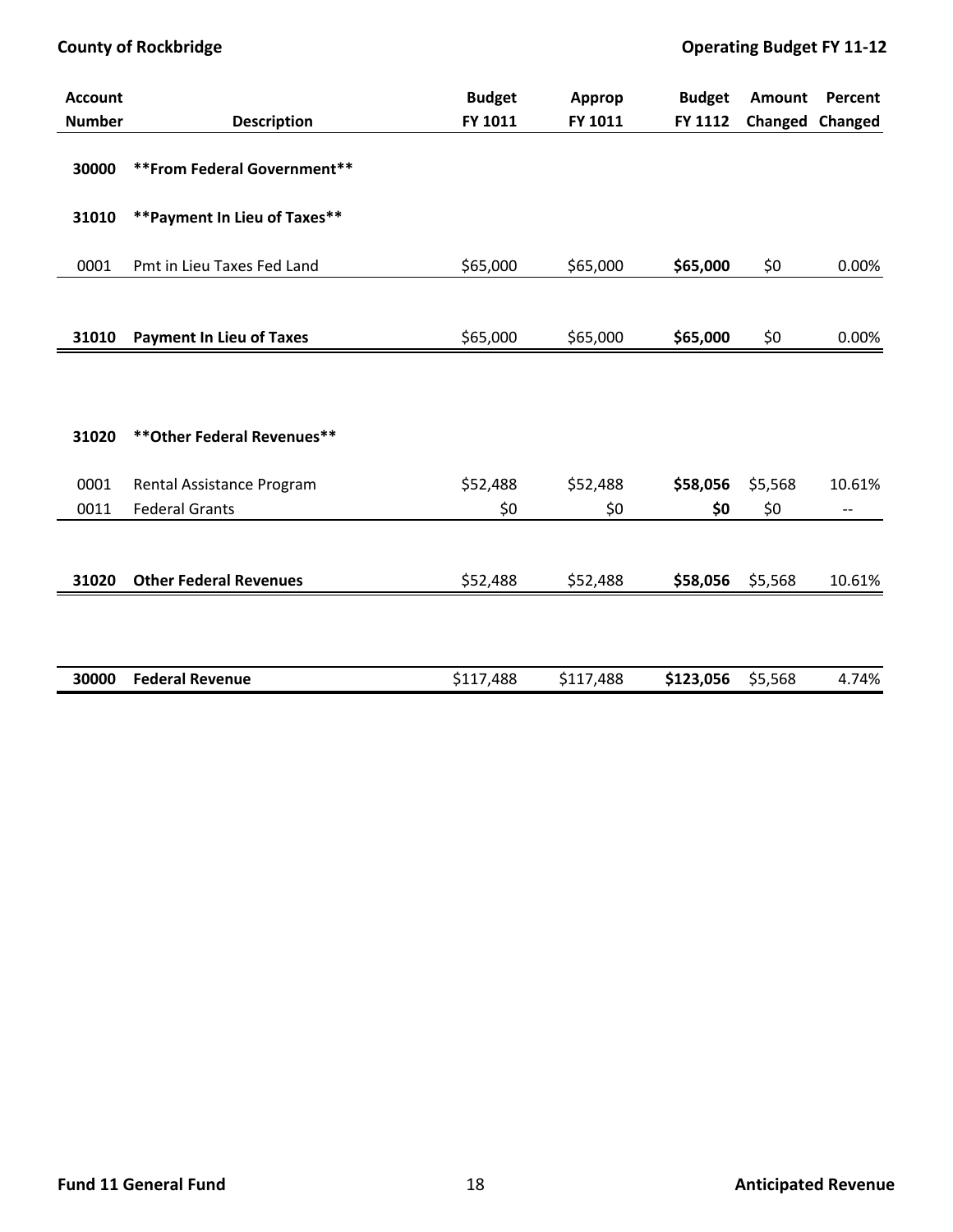| <b>Account</b> |                               | <b>Budget</b> | <b>Approp</b> | <b>Budget</b> | <b>Amount</b>              | Percent         |
|----------------|-------------------------------|---------------|---------------|---------------|----------------------------|-----------------|
| <b>Number</b>  | <b>Description</b>            | FY 1011       | FY 1011       | FY 1112       |                            | Changed Changed |
| 40000          | ** Other Sources**            |               |               |               |                            |                 |
| 41000          | **Non-Revenue Receipts**      |               |               |               |                            |                 |
| 41010          | **Insurance Recoveries**      |               |               |               |                            |                 |
| 0001           | Insurance Adjustments         | \$15,000      | \$15,000      | \$15,000      | \$0                        | 0.00%           |
|                |                               |               |               |               |                            |                 |
| 41010          | <b>Insurance Recoveries</b>   | \$15,000      | \$15,000      | \$15,000      | \$0                        | 0.00%           |
| 41030          | ** Court Case Settlements**   |               |               |               |                            |                 |
| 0001           | <b>Court Case Settlements</b> | \$0           | \$0           | \$0           | \$0                        |                 |
| 41030          | <b>Court Case Settlements</b> | \$0           | \$0           | \$0           | \$0                        |                 |
| 41040          | **Proceeds From Loans**       |               |               |               |                            |                 |
| 0005           | Loan Proceeds                 | \$143,238     | \$143,238     |               | $$0 - $143,238 - 100.00\%$ |                 |
| 41030          | <b>Proceeds From Loans</b>    | \$143,238     | \$143,238     |               | $$0 - $143,238 - 100.00\%$ |                 |
|                |                               |               |               |               |                            |                 |
| 40000          | <b>Other Revenue</b>          | \$158,238     | \$158,238     |               | \$15,000 -\$143,238        | $-90.52%$       |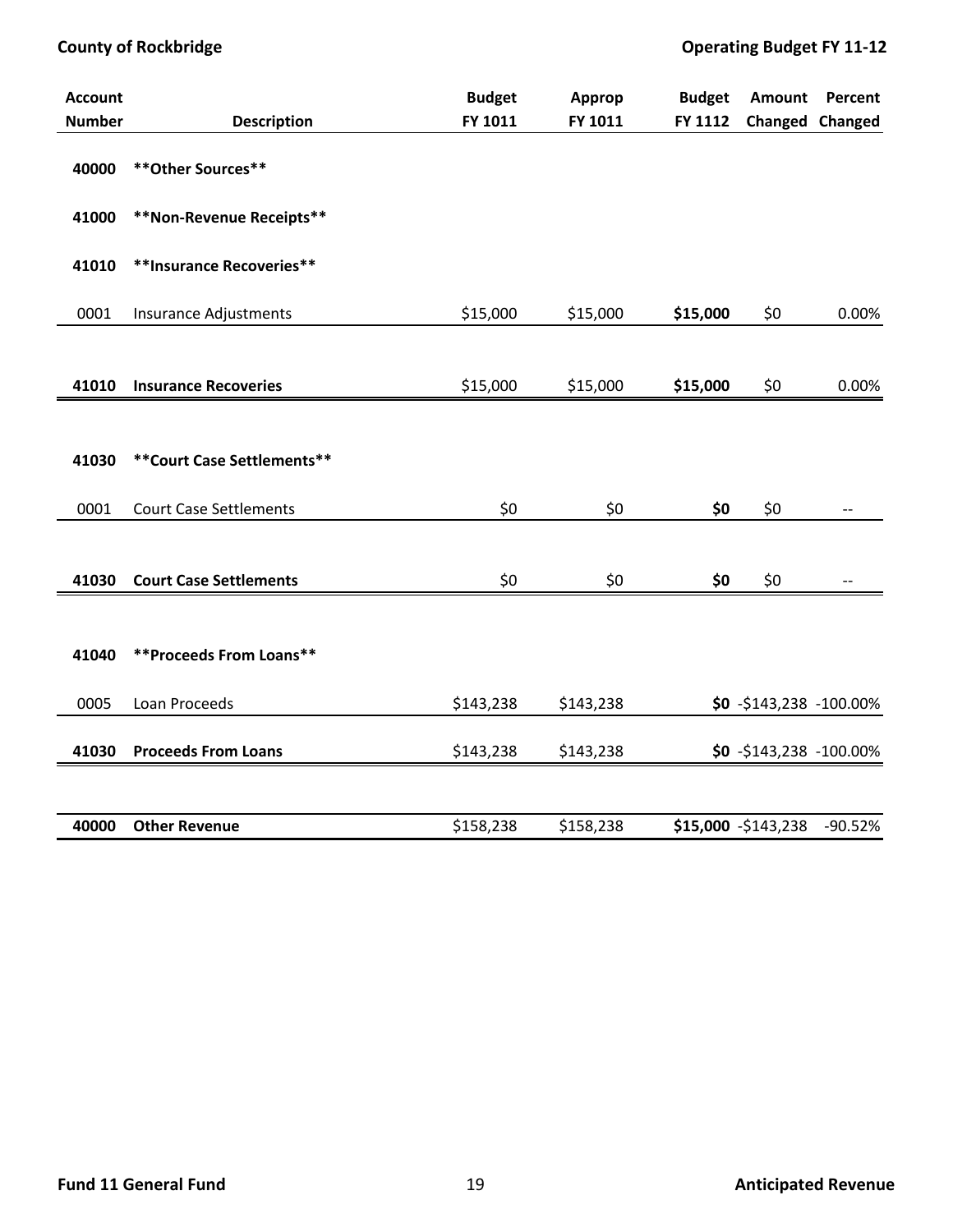| <b>Account</b> |                                         | <b>Budget</b> | Approp    | <b>Budget</b> | Amount                    | Percent           |
|----------------|-----------------------------------------|---------------|-----------|---------------|---------------------------|-------------------|
| <b>Number</b>  | <b>Description</b>                      | FY 1011       | FY 1011   | FY 1112       |                           | Changed Changed   |
| 50000          | **Transfers**                           |               |           |               |                           |                   |
| 50010          | **From Construction Fund**              |               |           |               |                           |                   |
| 0072           | From Construction Fund                  | \$0\$         | \$0       | \$0           | \$0                       | $\qquad \qquad -$ |
|                |                                         |               |           |               |                           |                   |
| 50010          | <b>From Construction</b>                | \$0\$         | \$0       | \$0           | \$0                       | --                |
| 51010          | **From Reserve**                        |               |           |               |                           |                   |
| 0001           | <b>Transfer From Unenc. Reserves</b>    | \$148,660     | \$148,660 |               | $$0 - $148,660 -100.00\%$ |                   |
| 0002           | <b>Transfer From Restricted Account</b> | \$0           | \$0       |               | \$210,000 \$210,000       | $-\!$             |
| 51010          | <b>From Reserve</b>                     | \$148,660     | \$148,660 |               | \$210,000 \$61,340        | 41.26%            |
|                |                                         |               |           |               |                           |                   |

| 50000<br><b>Transters</b> | \$148,660 | $\sim$<br>\$148,660 | \$210,000<br>\$61,340 | 1.26%<br>4. |
|---------------------------|-----------|---------------------|-----------------------|-------------|
|                           |           |                     |                       |             |